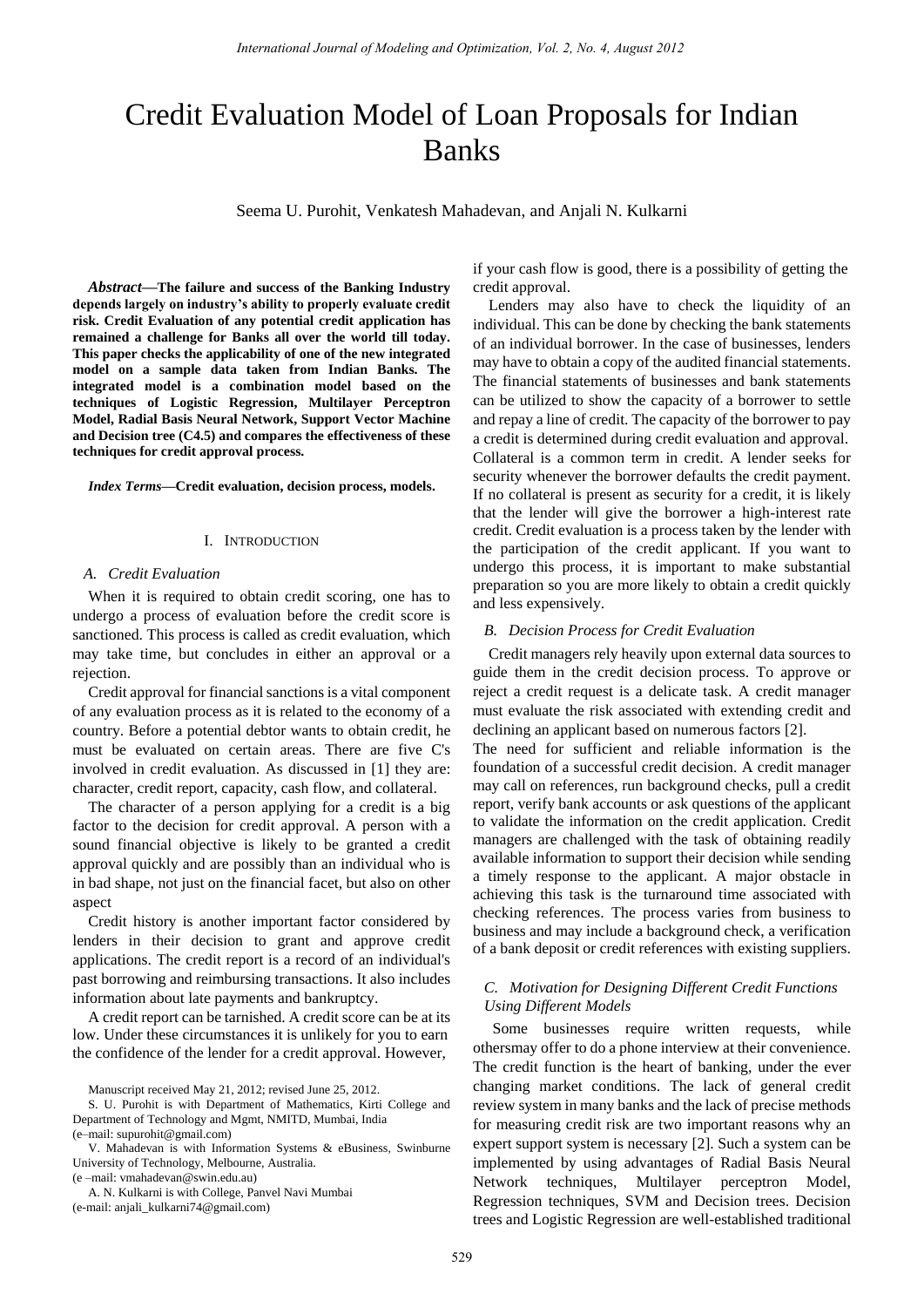statistical techniques, whereas Radial Basis Neural Networks are relatively new data mining tools that have been successfully used for classification and prediction. Multilayer perceptrons using a backpropagation algorithm are the standard algorithm for any supervised-learning pattern recognition process.

Decision trees are particularly useful for classification tasks. Like Radial Basis Neural Networks, decision trees learn from data. Using search heuristics, decision trees are able to find explicit and understandable rules-like relationships among independent and dependent variables. The purpose of the logistic regression model is to obtain a regression equation that could predict in which of two or more groups an object could be placed (i.e. whether a credit should be classified as approved or rejected).

SVM is a class of data driven and non linear methods that do not require specific assumptions on the underlying data. This feature is suitable for practical business problem where there are massive data.

The feature of different model that can be used for designing credit function can be given as follows:

## *A. Decision tree model*

Decision trees classify instances by sorting them down the tree from the root to some leaf node, which provides the classification of the instance. Each node in the tree specifies a test of some attribute of the instance and each branch descending from that node corresponds to one of the possible values for this attribute [3].

advantages of using decision learning tree algorithms are:

- 1) They generalize in a better way for unobserved instances, once examined the attribute value pair in the training data.
- 2) They are efficient in computation as it is proportional to the number of training instances observed.
- 3) The tree interpretation gives a good understanding of how to classify instances based on attributes arranged on the basis of information they provide and makes the classification process self-evident.

The operation of decision tree is based on ID3 or C4.5 algorithms. It builds tree based on the information (information gain) obtained from the training instances and then uses the same to classify the test data. ID3 algorithm generally uses nominal attributes for classification with no missing values. ID3 can even work well on datasets with missing attribute values to certain extent.

C4.5 handles both continuous and discrete attributes. While handling the data C4.5 allows missing attribute values to be marked as (?). Missing attribute values are simply not used in gain and entropy calculations. Decision tree are self explanatory and can be easily converted to set of rules so they are used in credit evaluation process.

## *B.Radial basis neural network model*

Artificial neural networks are one of the most common data mining tools. Neural networks are particularly useful for the tasks of classification, prediction, and clustering in business applications. Neural network models are characterized by three properties: the computational property, the architecture of the network, and the learning property [4].

Computational Property: - Neural networks are made up of neurons or nodes, which are simple processing elements. Each neuron contains a summation node and often a nonlinear sigmoidal activation function of the form

$$
F(n) = 1/(1 + \exp(-2n))
$$
 (1)

where  $n = WP$  is the output from a summation node;  $\lambda$  is the steepness of the activation function; *W* is a weight matrix and *P* is an input vector. Because a single neuron has a limited capability, neurons (sometimes hundreds) are organized in layers and are interconnected between layers using connections called weights. Each weight carries a numerical value that represents the strength of connection or expresses the relative importance of each input to the neuron.

Architecture: - Radial basis neural network is most commonly used architectures used in financial applications is radial basis neural network. Radial Basis Functions are powerful techniques for interpolation in multidimensional space. They can model non linear function using a single hidden layer which removes some design decisions about number of layers. The simple linear transformation in the output layer can be optimized fully using traditional linear modeling techniques which are fast and do not suffer from the problems such as local minima. RBF networks can therefore be trained extremely quickly.

Learning: - Neural networks use a three types of learning modes supervised learning, unsupervised learning, and reinforcement learning. During supervised learning, which is the most common for the mentioned feed-forward networks, weights are initialized at small random values and training patterns are presented to the network one pattern at a time. The output produced by the training pattern is compared with the actual response provided by a teacher. The differences modify the weights of the network to make them closer to the actual output.

This process is repeated for all training patterns contained in a training set until the cumulative error between the actual outputs and the network's output is reduced to a small value. Weights are crucial to the operation of the neural network because through their repeated adjustment the neuron (or network) learns. Knowledge of the network is encoded in its weights. . The most attractive features of these networks are their ability to adapt, generalize, and learn from training patterns. Due to this feature it is used in credit evaluation process.

# *C. Logit Regression Model*

The purpose of the logistic regression model is to obtain a regression equation that could predict in which of two or more groups an object could be placed (i.e. whether a credit should be classified as a good credit or a bad credit) [4]. The logistic regression also attempts to predict the probability that a binary or ordinal target will acquire the event of interest (e.g. credit payoff or credit default) as a function of one or more independent variables (i.e. amount of credit, borrower job category, reason of credit). The logit model is represented by the logistic response function  $P(y)$  of the form: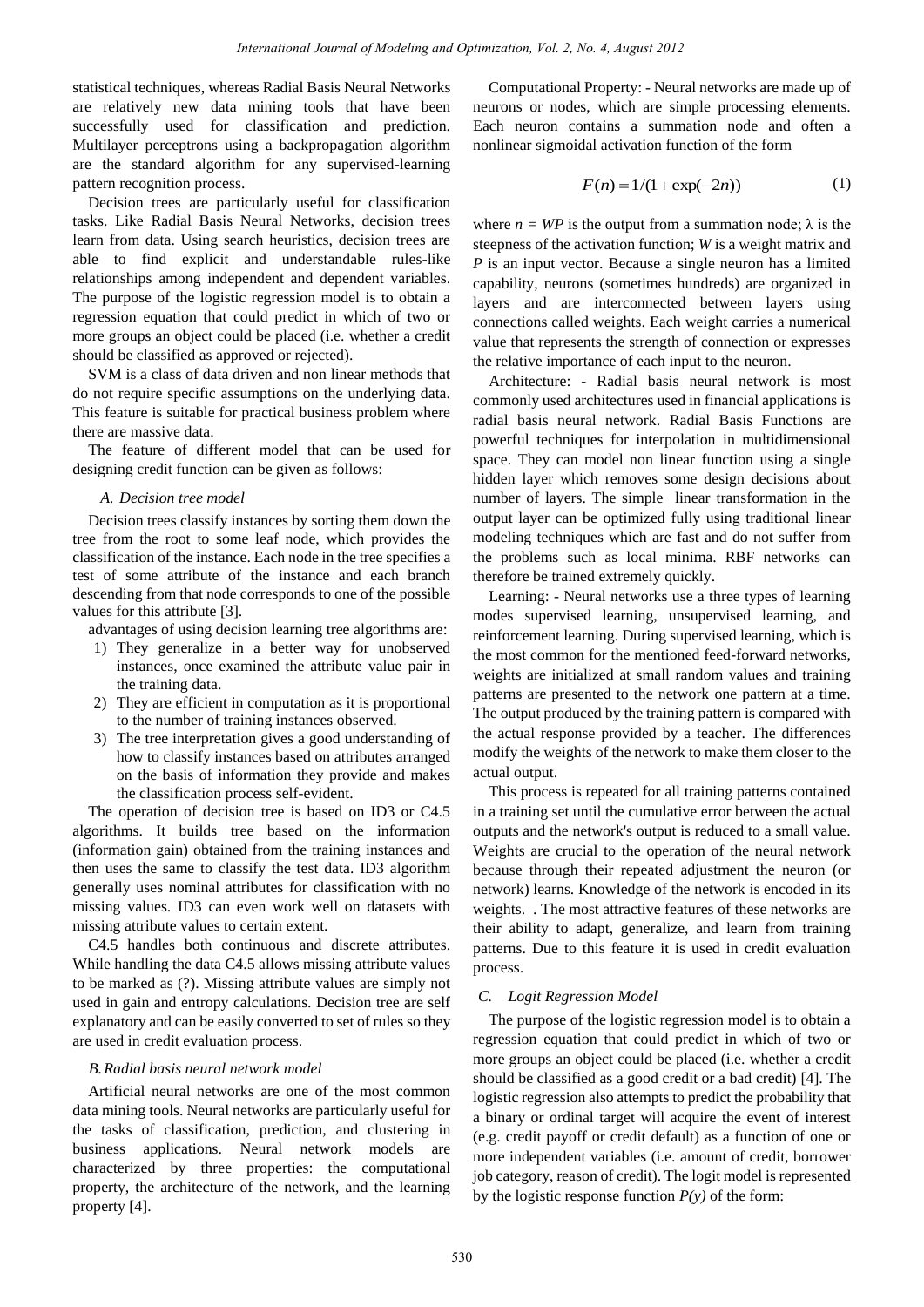$$
P(y) = 1/(1 + \exp(-z))
$$
 (2)

where  $z = b_0 + \sum b_i x_i$ ,  $\forall i = 1$ *tom*.

The function *P(y)* describes a dependent variable *y* containing two or more qualitative outcomes. *Z* is the function of *m* independent variables *x* called predictors, and *b* represents the parameters. The *x* variables can be categorical or continuous variables of any distribution. The value of *P*(*y*) that varies from 0 to 1 denotes the probability that a dependent variable *y* belongs to one of two or more groups. The principal of maximum likelihood can commonly be used to compute estimates of the *b* parameters [4].

This means that the calculations involve an iterative process of improving approximations for the estimates until no further changes can be made. Unlike radial basis neural networks, logistic regression models are designed to predict one dependent variable at a time. Logistic regression output provides statistics on each variable included in the model. Researchers then can analyze the applications with these statistics to test the usefulness of specific information. This model is easy to use and has good flexibility so it is used in credit scoring application.

## *D. Multilayer Perceptron Neural Network Model*

A Multilayer Perceptron (MLP) is a [feed forward](http://en.wikipedia.org/wiki/Feedforward_neural_network) [artificial neural network](http://en.wikipedia.org/wiki/Artificial_neural_network) model that maps sets of input data onto a set of appropriate output. An MLP consists of multiple layers of nodes, with each layer fully connected to the next one. Except for the input nodes, each node is a neuron (or processing element) with a nonlinear [activation function.](http://en.wikipedia.org/wiki/Activation_function) MLP utilizes a [supervised learning](http://en.wikipedia.org/wiki/Supervised_learning) technique called [back](http://en.wikipedia.org/wiki/Backpropagation)  [propagation](http://en.wikipedia.org/wiki/Backpropagation) for training the network MLP is suitable for credit evaluation process because of its classification accuracy [5].

If a multilayer perceptron has a linear [activation function](http://en.wikipedia.org/wiki/Activation_function) in all neurons, that is, a simple on-off mechanism to determine whether or not a neuron fires, then it is easily proved with [linear algebra](http://en.wikipedia.org/wiki/Linear_algebra) that any number of layers can be reduced to the standard two-layer input-output model Each neuron uses a *nonlinear* activation function which was developed to model the frequency of [action potentials,](http://en.wikipedia.org/wiki/Action_potentials) or firing, of biological neurons in the brain. This function is modeled in several ways, but must always be normalizable and differentiable. The two main activation functions used in current applications are both [sigmoid,](http://en.wikipedia.org/wiki/Sigmoids) and are described by

$$
\phi(y_i) = \tanh(v_i)
$$
  
\n
$$
\phi(y_i) = (1 + \exp(-v_i))^{-1}
$$
\n(3)

in which the former function is a [hyperbolic tangent,](http://en.wikipedia.org/wiki/Hyperbolic_tangent) which ranges from -1 to 1, and the latter is equivalent in shape but ranges from 0 to 1. Here  $y_i$  is the output of the *i*th node (neuron) and  $v_i$  is the weighted sum of the input synapses. More specialized activation functions include [radial basis](http://en.wikipedia.org/wiki/Radial_basis_functions)  [functions](http://en.wikipedia.org/wiki/Radial_basis_functions) which are used in another class of supervised neural network models.

The multilayer perceptron consists of three or more layers (an input and an output layer with one or more *hidden layers*) of nonlinearly-activating nodes. Each node in one layer connects with a certain weight  $w_{ij}$  to every node in the

following layer.

Multilayer Perceptron most commonly seen in [speech](http://en.wikipedia.org/wiki/Speech_recognition)  [recognition,](http://en.wikipedia.org/wiki/Speech_recognition) [image recognition,](http://en.wikipedia.org/wiki/Image_recognition) and [machine translation](http://en.wikipedia.org/wiki/Machine_translation) software, but they have also seen applications in other fields such a[s cyber security.](http://en.wikipedia.org/wiki/Cyber_security)

# *E. Support Vector Machine Model*

A support vector machine (SVM) is a concept in [statistics](http://en.wikipedia.org/wiki/Statistics) and [computer science](http://en.wikipedia.org/wiki/Computer_science) for a set of related [supervised learning](http://en.wikipedia.org/wiki/Supervised_learning) methods that analyze data and recognize patterns, used for [classification](http://en.wikipedia.org/wiki/Classification_(machine_learning)) and [regression analysis.](http://en.wikipedia.org/wiki/Regression_analysis) 

Support vector machine was first proposed by Vapnik (1998). Its main idea is to minimize upper bound of the generalization error and it maps the input vector into high dimensional feature space through some nonlinear mapping. In this space, the optimal separating hyper plane, which separates the two classes of data with maximal margins, is constructed by solving constrained quadratic optimization problem whose solution has an expansion in terms of a subset of training patterns that lie closest to the boundary. It is been discussed in [6] how SVM has a best method for classification in terms of credit approval process.

Sequential minimal optimization (SMO) is an algorithm for efficiently solving the optimization problem which arises during the training of [support vector machines.](http://en.wikipedia.org/wiki/Support_vector_machine) It was invented by [John Platt](http://en.wikipedia.org/wiki/John_Platt) in 1998 at [Microsoft Research.](http://en.wikipedia.org/wiki/Microsoft_Research) SMO is widely used for training support vector machines and is implemented by the popular libsvm tool. The publication of the SMO algorithm in 1998 has generated a lot of excitement in the SVM community, as previously available methods for SVM training were much more complex and required expensive third-party [QP](http://en.wikipedia.org/wiki/Quadratic_programming) solvers.

## II. LITERATURE REVIEW

Data mining techniques have also been successfully applied to credit-risk assessment problems. The initial research focused on determining the usefulness of data mining tools, such as Radial Basis Neural Networks and decision trees, and examining how these tools should be applied in a credit-risk assessment context. In one of the early papers, McLeod *et al*. (1993) discussed general features of neural networks and their suitability for the credit-granting process.

Glorfeld and Hardgrave (1996) presented a comprehensive and systematic approach to developing an optimal architecture of a neural network model for evaluating the creditworthiness of commercial loan applications. The neural network developed using their architecture was capable of correctly classifying 75% of loan applicants and was superior to neural networks developed using simple heuristics. Tessmer (1997) examined credits granted to small Belgian businesses using a decision tree-based learning approach. Tessmer focused on the impact of Type I credit errors (classifying good loans as bad loans), and Type II credit errors (classifying bad loans as good loans), on the accuracy, stability and conceptual validity of the learning process. Subsequent authors built on the existing research by comparing the performance of various data mining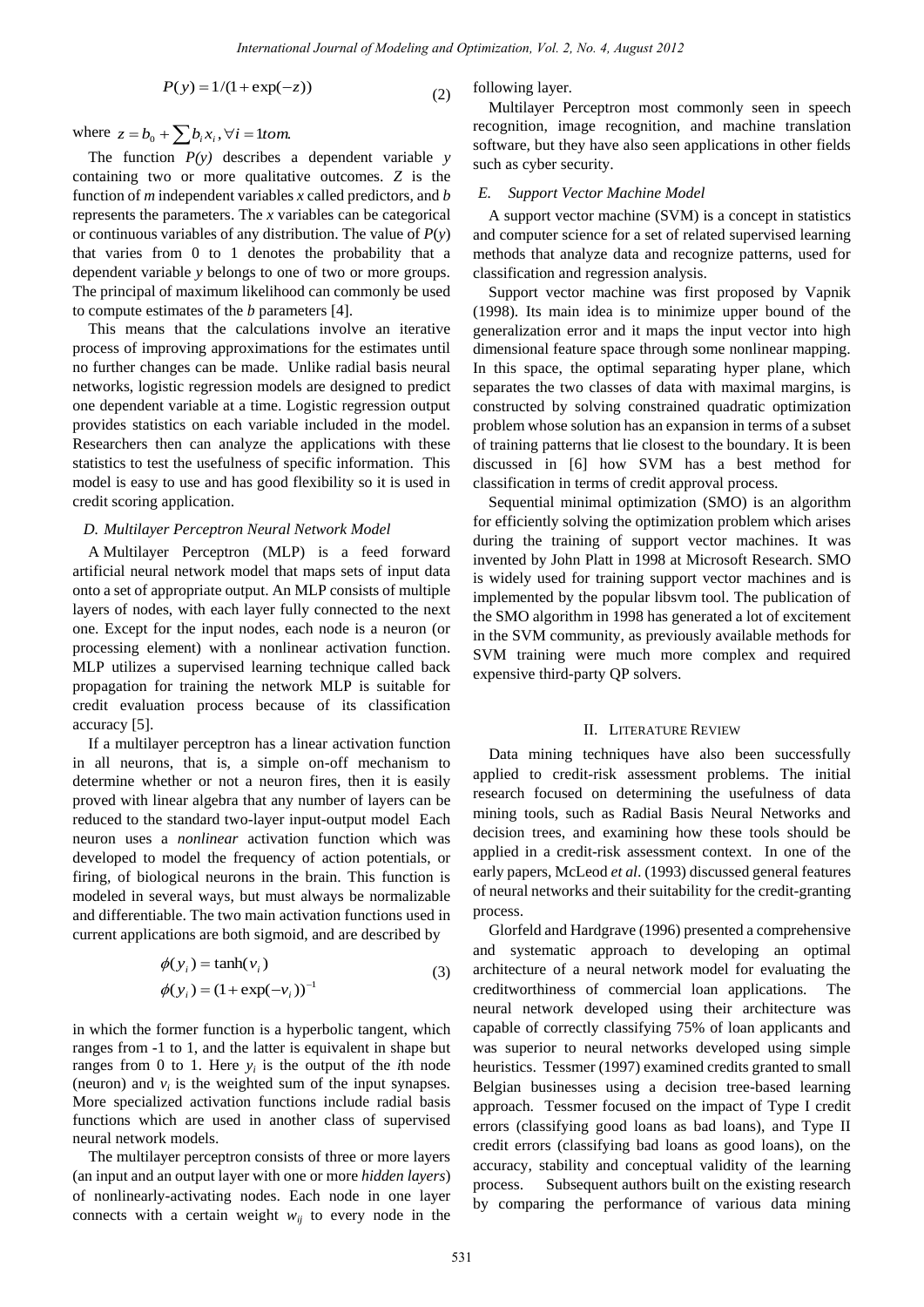techniques in various credit risk assessment contexts.

Desai *et al*. (1996) analyzed the usefulness of neural networks and traditional techniques, such as discriminant analysis and logistic regression, in building credit scoring models for credit unions. Desai studied data samples containing 18 variables collected from three credit unions and showed that neural networks were particularly useful in detecting bad loans, whereas logistic regression outperformed neural networks in the overall (bad and good loans) classification accuracy.

Barney *et al*. (1999) compared the performance of neural networks and regression analyses in identifying the farmers who had defaulted on their Home Administration Loans and those farmers who paid off the loans as scheduled. Using an unbalanced data, Barney found that neural networks outperform logistic regression in correctly classifying farmers into those who made timely payments and those who did not.

Jagielska *et al*. (1999) investigated credit risk classification abilities of neural networks, fuzzy logic, genetic algorithms, rule induction software, and rough sets and concluded that the genetic/fuzzy approach compared more favorably with the neurofuzzy and rough set approaches.

# *A. Significance and Objective of Study*

Credit scoring is a very important task for lenders to evaluate the credit applications they receive from consumers as well as for insurance companies, which use scoring systems today to evaluate new policyholders and the risks these prospective customers might present to the insurer. Credit scoring systems are used to model the potential risk of credit applications, which have the advantage of being able to handle a large volume of credit applications quickly with minimal labor, thus reducing operating costs, and they may be an effective substitute for the use of judgment among inexperienced credit officers, thus helping to control bad debt losses. This study explores the performance of credit scoring models using approaches: Logistic regression, Multilayer Perceptron Model, Radial basis neural network, SVM and decision trees (C4.5).

Data mining techniques have been applied to solve classification problems in [7] for a variety of applications such as credit scoring, bankruptcy prediction, insurance underwriting, and management fraud detection. The lack of research in combining data mining techniques with domain knowledge has prompted researchers to identify the fusion of data mining and knowledge-based expert systems as an important future direction. Here by combining the advantages of data mining classification methods logistic regression, decision tree, Multilayer Perceptron Model, SVM and radial basis neural network a new integrated model will generate which will be best for a credit approval system.

Objective of the study is to find the Integrated model which can be constructed by combining the advantages of Radial Basis neural network, Multilayer Perceptron Model, Logistic regression, SVM and decision tree models (C4.5 model which works well with numeric attribute) to be applied for different types of credits for credit approval process such that there will be minimum defaulters and credit risks.

# III. PROBLEM DEFINITION

The credit function is the heart of banking, under the ever changing market conditions. The lack of general credit review system in many banks and the lack of precise methods for measuring credit risk are two important reasons why an expert support system is necessary. It is with this spirit researchers have taken up the tasks for checking the applicability of the integrated model on the data collected from the Indian Banks.

# IV. METHODOLOGY ADOPTED

# *A. Identification of Independent and Dependent Variables*

The data set used in this research is divided into training and testing data sets. All training cases are set by default taking into account the banks' guidelines for personal credit approval in the banks. Data used is of 500 customer's data.

The data required for the current study was collected from different banks such as SBI, IDBI, AXIS and Syndicate banks. It consists of different independent variables and one dependent variable.

Variables are the conditions or characteristics that the investigator manipulates, controls or observes. It is necessary to optimize variables by using SVM as mentioned in [8], [9], [10]. Variables are classified as dependent and independent variables. An independent variable is the condition or characteristic that affects one or more dependent variables: its size, number, length or whatever exists independently and is not affected by the other variable. A dependent variable changes as a result of changes to the independent variable.

Independent Variables

- 1) Age of customer
- 2) Sex
- 3) Marital status
- 4) Service period
- 5) Current account
- 6) Saving account
- 7) Payment history
- 8) Occupation
- 9) Home ownership
- 10) Address time
- Dependent variable:
- 1) Credit (Approved or Not)

Using this data set, a model is built, which consists of a decision tree model (C4.5), radial basis neural network model, logistic regression model, SVM and multilayer perceptron model, to predict whether a future applicant's a credit is approved or rejected.

Using the neural network node, we can construct, train, and validate a network. The number of neurons in the hidden layer is determined experimentally from the number of observations in the data set and the number of weights in the network.

We can use the decision tree node to classify observations by segmenting the data created according to a series of simple rules. We can use the entropy gain reduction method to build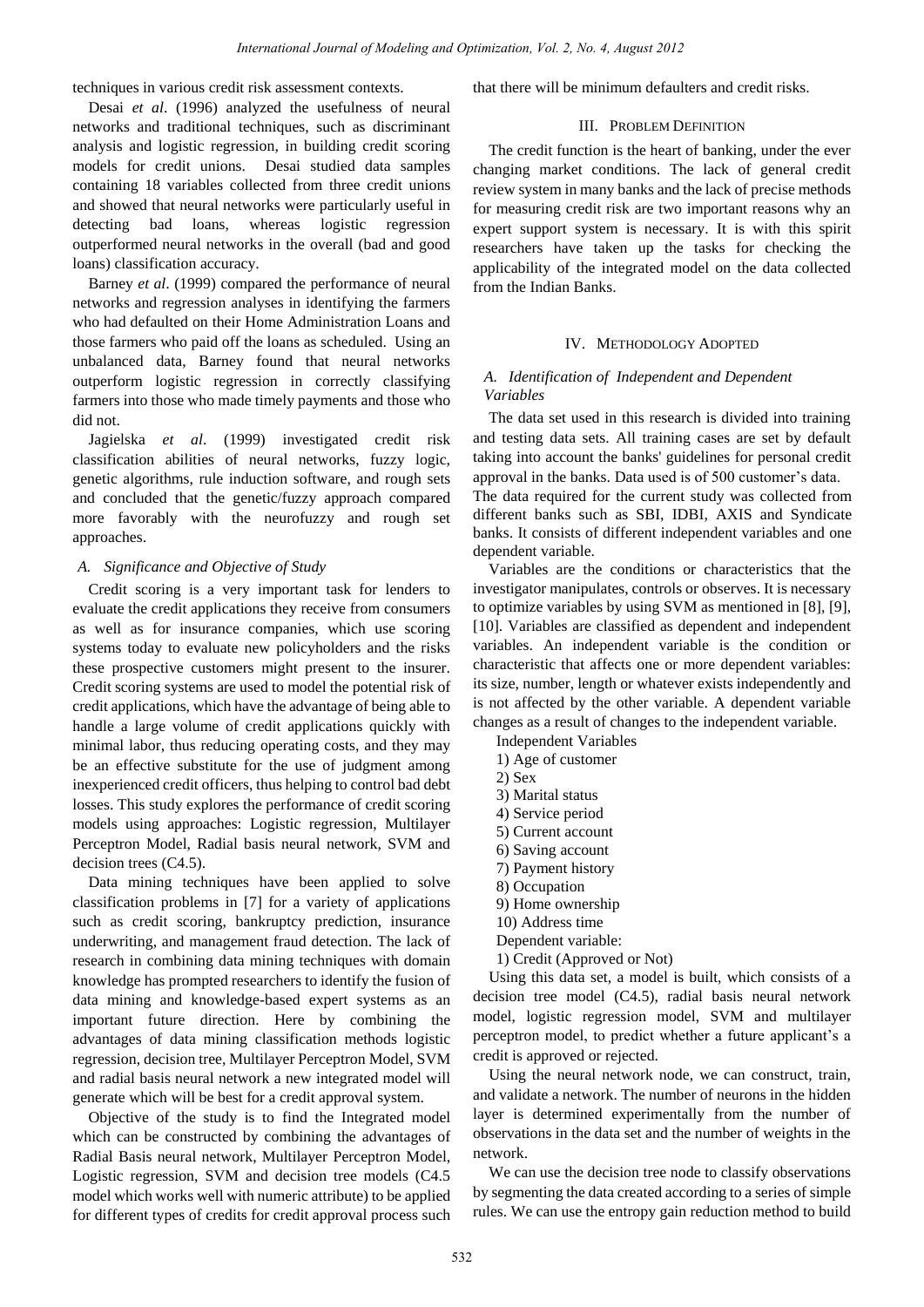the tree. The regression node fitted the logistic regression model to the data. The ensemble node combines the five models by averaging the posterior probabilities for the class target variable.

## V. CREDIT EVALUATION MODEL

#### *A.Requirements and Architecture*

Credit evaluation system requires the following four components to work with data: computer system, WEKA software, customer, and data. Credit evaluation system can be built by combining the advantages of logistic regression, radial basis neural network, multilayer perceptron, SVM and decision tree.

#### *B. Technology*

Research methodology used is quantitative analysis. For logistic regression, radial basis neural network, multilayer perceptron, SMO and c4.5 models two data sets are used. One of them is used as training data set and other is used as test data set. The data is normalized first. A new model will be developed by combining the advantages of all these five models. Then this model will be applied to this normalized data.

## *C.Software Customization*

All the experiments are carried out through WEKA. In these experiments 100,200,300,400,500 customer's data is used. If data is of 100 customers then training instances are 90 and testing instances are 10. If data is of 200 customers then training instances are 180 and testing instances are 20. If data is of 300 customers then training instances are 270 and testing instances are 30.If data is of 400 customers then training instances are 360 and testing instances are 40. If data is of 500 customers then training instances are 450 and testing instances are 50.

# VI. RESEARCH FINDINGS

Following tables present classification percentage of logistic regression, radial basis network, and multilayer perceptron model, SVM and decision tree according to data.

| No.       | οf | No.          | of | No.         | of Classification       |
|-----------|----|--------------|----|-------------|-------------------------|
| customers |    | customers    | in |             | customers in percentage |
|           |    | training set |    | testing set |                         |
| 100       |    | 90           |    | 10          | 94.80                   |
| 200       |    | 180          |    | 20          | 76.75                   |
| 300       |    | 270          |    | 30          | 81.33                   |
| 400       |    | 360          |    | 40          | 84.25                   |
| 500       |    | 450          |    | 50          | 84.77                   |

TABLE I. RESULTS FOR DECISION TREE (C4.5)

TABLE II. RESULTS FOR RADIAL BASIS NETWORK

| No.       | of | No.          | of | of<br>No.    | Classification |
|-----------|----|--------------|----|--------------|----------------|
| customers |    | customers    | in | customers in | percentage     |
|           |    | training set |    | testing set  |                |
| 100       |    | 90           |    | 10           | 94.20          |
| 200       |    | 180          |    | 20           | 75.70          |
| 300       |    | 270          |    | 30           | 83.87          |
| 400       |    | 360          |    | 40           | 85.65          |
| 500       |    | 450          |    | 50           | 86.53          |

| <b>TABLE III. RESULTS FOR LOGISTIC REGRESSION</b> |    |              |    |              |                |
|---------------------------------------------------|----|--------------|----|--------------|----------------|
| No.                                               | of | No.          | of | of<br>No.    | Classification |
| customers                                         |    | customers    | in | customers in | percentage     |
|                                                   |    | training set |    | testing set  |                |
| 100                                               |    | 90           |    | 10           | 88.70          |
| 200                                               |    | 180          |    | 20           | 74.45          |
| 300                                               |    | 270          |    | 30           | 77.40          |
| 400                                               |    | 360          |    | 40           | 81.58          |
| 500                                               |    | 450          |    | 50           | 82.79          |

TABLE IV. RESULTS FOR MULTILAYER PERCEPTRON NEURAL NETWORK

| No.       | of | No.          | of | No.<br>of    | Classification |
|-----------|----|--------------|----|--------------|----------------|
| customers |    | customers    | in | customers in | percentage     |
|           |    | training set |    | testing set  |                |
| 100       |    | 90           |    | 10           | 86.90          |
| 200       |    | 180          |    | 20           | 74.70          |
| 300       |    | 270          |    | 30           | 78.47          |
| 400       |    | 360          |    | 40           | 80.47          |
| 500       |    | 450          |    | 50           | 80.85          |

TABLE V. RESULTS FOR SVM (SMO)

| No.       | of | No.          | of | No.<br>οf    | Classification |
|-----------|----|--------------|----|--------------|----------------|
| customers |    | customers    | in | customers in | percentage     |
|           |    | training set |    | testing set  |                |
| 100       |    | 90           |    | 10           | 88.80          |
| 200       |    | 180          |    | 20           | 76.50          |
| 300       |    | 270          |    | 30           | 83.00          |
| 400       |    | 360          |    | 40           | 85.43          |
| 500       |    | 450          |    | 50           | 85.97          |

# VII. CONCLUSION

Research findings indicate that SVM, decision tree and logistic regression is the best methodology for classifying the loan applications. By analyzing the performance of these models on standard dataset it is found that in case of missing data multilayer perceptron model and logistic regression is also good. So the objective is to develop new integrated model which takes advantages of all the five models.

#### ACKNOWLEDGMENT

In this study many persons and Institution assisted us and without their help this study would not have been completed. A. N Kulkarni specially thanks Bank officials of many banks in Maharashtra, who helped by providing the data needed for the study and the management of NMITD for motivating at every stage of this study.

#### **REFERENCES**

- [1] M. Handzic, F. Tjandrawibawa, and J. Yeo, "How/neural networks can help loan officers to make better informed applications decisions," in *Proc. 2003 Informing Science + IT Education Conference* 2003, pp. 97-108.
- [2] J. E. Boritz and D. B. Kennedy, "Effectiveness of neural network types for prediction of business failure," *Expert Systems with Applications*, vol. 9, no. 4, pp. 503-512, 1995.
- [3] M. Bensic, N. Sarlija, and M. Zekic-Susac, "Modeling small-business credit scoring by using logistic regression, neural networks and decision trees," *international Journal of Intelligent Systems In Accounting, Finance And Management*, vol. 13, no. 3, pp.133-150, July2005.
- [4] J. Zurada and M, Zurada., "How Secure Are "Good loans": validating loan-granting decisions and predicting default rates on consumer loans," *The review of business information systems*, vol. 6, no.3, pp. 65-83, 2002.
- [5] H. G. Nguyen, "Using neural network in predicting corporate failure," *Journal of Social Sciences,* vol.1, no. 4, pp.199-202, 2005.